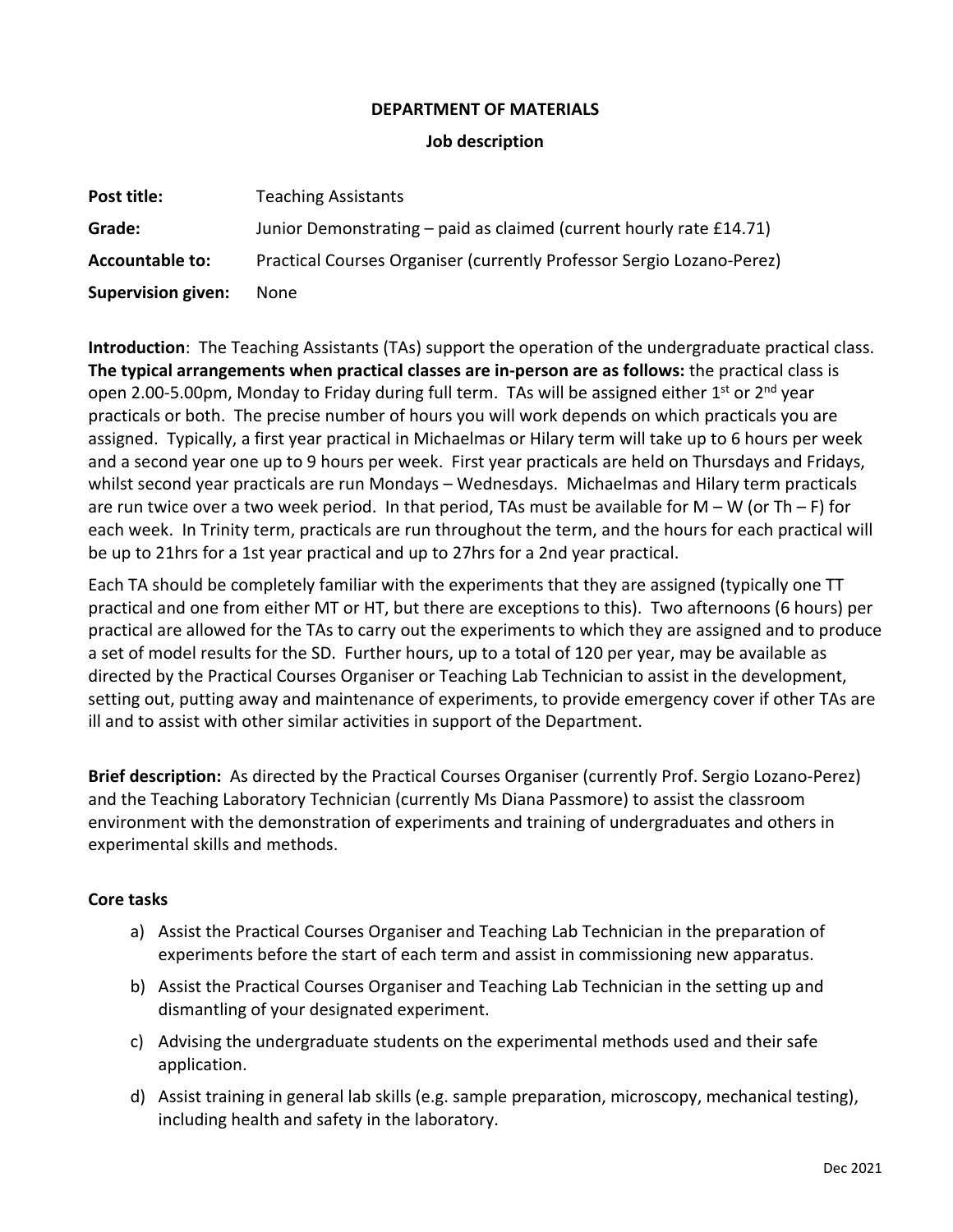- e) Produce a set of model results for the assigned practical(s).
- f) Assist in the quality control of experimental materials and samples.
- g) Such other duties in relation to these matters, and to the smooth running of the Undergraduate Practical Laboratory as the Practical Courses Organiser and Teaching Lab Technician deem appropriate.

## **Qualifications, training and experience**

## **General**:

Candidates will be judged on the basis of the following criteria, and should try to ensure that their application shows how they meet the criteria:

- 1. Experience of undergraduate practicals in a Materials-, Physics-, or Chemistry-based subject is essential.
- 2. Proven experience in teaching, of a non-practical or a practical subject is desirable. This may include previous experience of demonstrating practicals, or something from your outside life, such as teaching a musical instrument, or a sport.
- 3. Prior attendance at the Teaching Skills Workshop: Junior Demonstrating run by the Department in Michaelmas Term of each year.

# **Criteria for Specific Practicals:**

Each practical requires different skills; some of these will be transferable from one practical to another. For the specific background / skill set for each practical, please see the "Practical Descriptions" document on the Departmental website at <http://www.materials.ox.ac.uk/teaching/pg/pgta.html>

In your application form, you are asked to identify 4 first year practicals and 4 second year practicals that you wish to be considered for (please list in order of preference). It is **desirable** that you meet some or all of the specific selection criteria for these practicals.

For further information, the protocols for each practical can be found at: <http://www.materials.ox.ac.uk/teaching/ug/ugpracticals.html>

## **How to Apply**

Normally, Teaching Assistants are appointed for a period of three terms. Continuation of this position for subsequent years is likely but will depend both on performance and on the needs and finances of the Department, and will be reviewed before the start of the following Trinity term. Subject to a good level of performance, it is likely that your employment will be continued for a subsequent three terms, although your duties may change.

**It should be noted that the Department is undertaking a general review of the undergraduate practicals which may result in some changes to the current structure.**